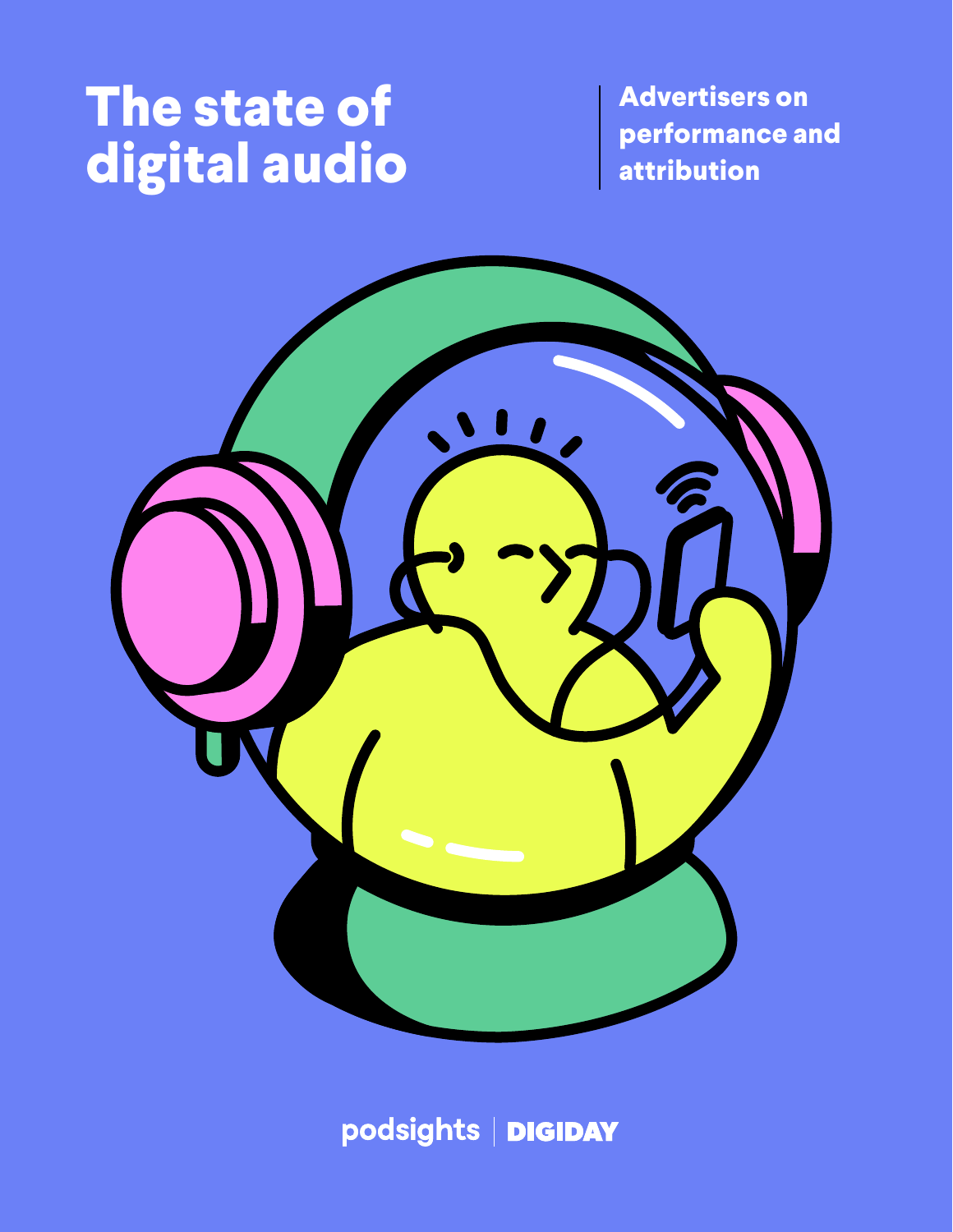

### **The state of digital audio in 2021:**

#### **Advertisers on attribution, performance and the future**

Digital audio has seen a surge in recent years, with quarantine and lockdowns in 2020 and early 2021 further accelerating the format. As such, advertisers on digital audio channels such as podcasts and music streaming platforms have proliferated. They want to be in the places consumers lend an ear. However, many organizations can find it challenging to obtain organizational buy-in, given commonly encountered uncertainties surrounding performance analytics and digital audio ads.

Digital audio is vast and encompasses numerous formats including streaming music platforms, online radio, music or radio apps, podcasts and more. Digital audio can be streamed live or can be downloaded content, such as podcasts.

To uncover how advertisers have approached digital audio and how they plan to do so in the future, Podsights and Digiday surveyed 84 brands, agencies and publishers (22%, 69% and 9%, respectively). This report highlights what they told us about the challenges they have encountered, how effective the outlet has been for them, and their tools to measure performance.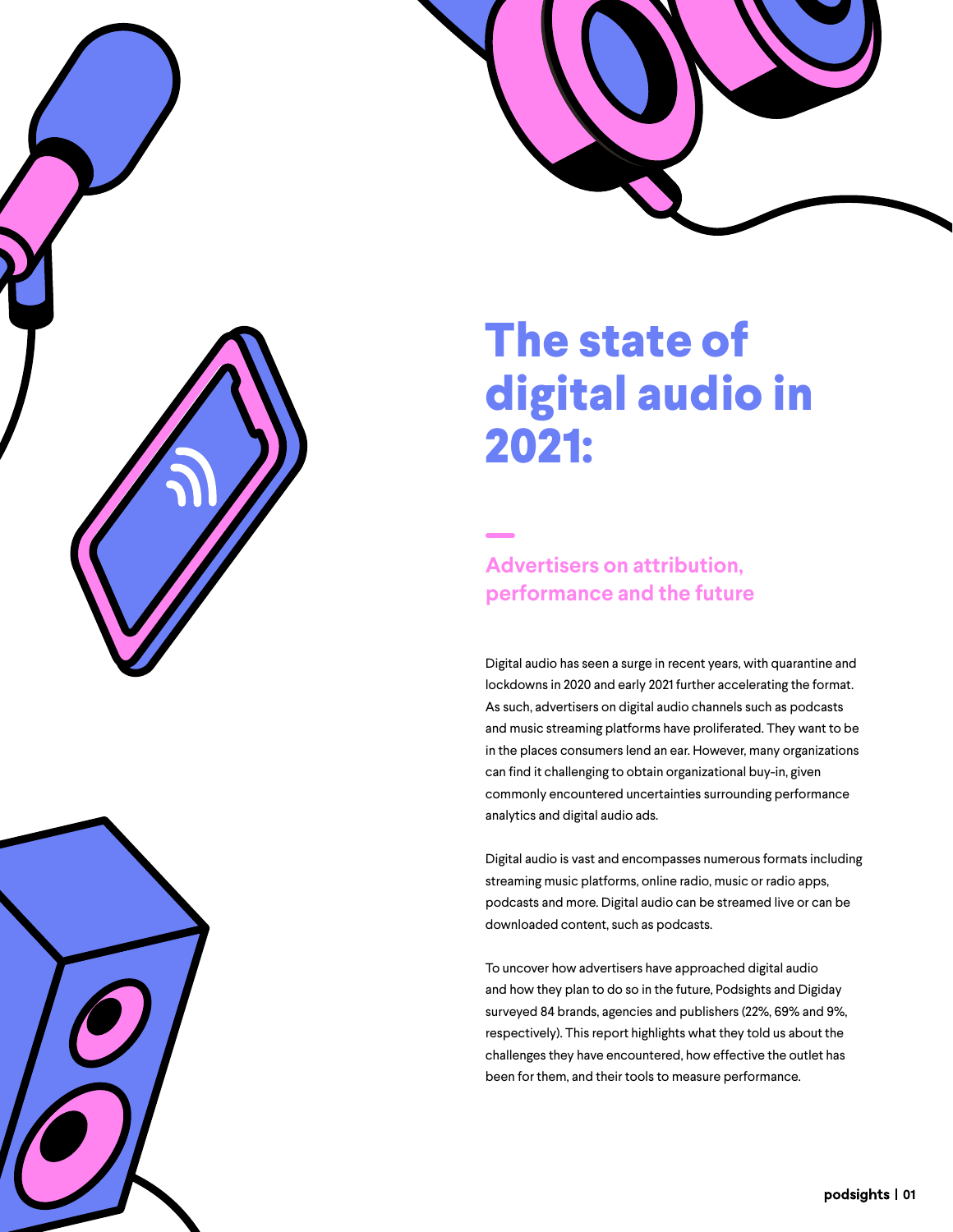### **Benchmarking the changing state of audio advertising**

**"When first introducing major brands to digital audio, they were not convinced it was for them," said Matt Drengler, director of partnerships at Podsights, speaking about the early days of the channel. "They wanted to know how to tell that people were listening. It wasn't until later on that some other folks in the space, like Katz Radio Group, were starting to aggregate different properties and places for people to listen. That's when brands started to realize that there is a lot of untapped potential to reach new audiences that otherwise might not be available elsewhere."**

**The effect of that realization has been significant. Over the intervening years, digital audio has evolved into an established channel for digital advertisers. More than half of our survey's respondents (68%) have been advertising on digital audio for a year or more.**



**How long has advertising on digital audio been a part of your marketing strategy?**

**We have implemented digital audio advertising for over a year**

**We have implemented digital audio advertising within the last year**

**We plan to implement digital audio advertising within the next year**

**We have no plans to implement digital audio advertising at this time**

**I don't know/unsure**



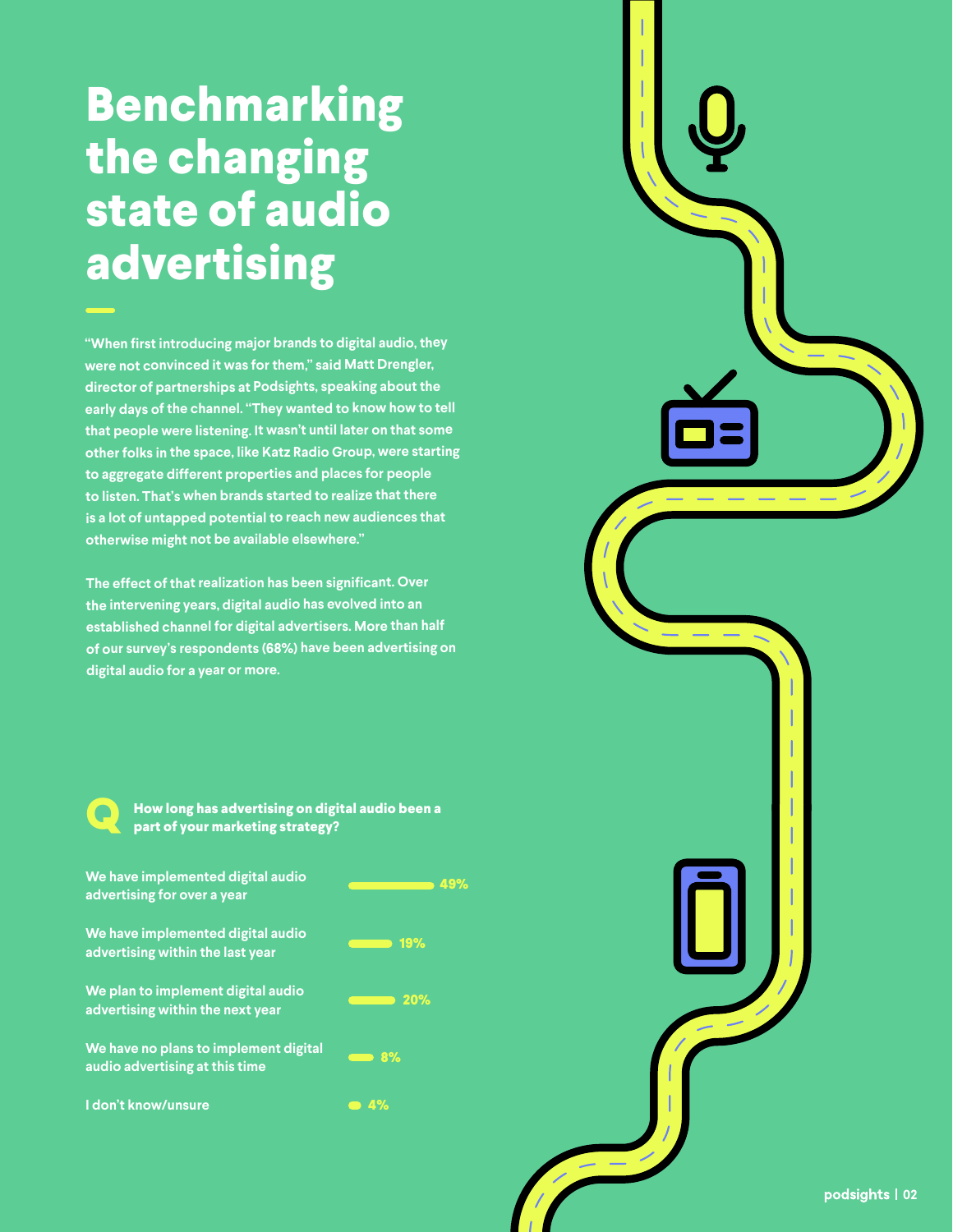As for what kinds of digital audio environments they're using, while streaming music platforms came out as the dominant digital audio channel, it barely edged out podcasts, demonstrating the significance of both formats.

Q **On a scale of 1 to 3 (with 1 being the most important), which of the following digital audio channels would you rank as the most important?** 



"It's more than what everyday people think of when thinking of streaming audio. Many think of Pandora, Spotify, SoundCloud, but it's actually so much more than that," said Brigid Judge, director of partnerships at Podsights. "Listening to the radio on the internet through an AM/FM stream or maybe through an app counts too. Streaming audio is essentially endless. There's so much music out there and so much content out there to listen to. It's really quite remarkable."

And while some five or six years ago, annual ad spend in the podcast space was somewhere in the \$150 million range, in 2021, the space is poised to hit \$1 billion, Drengler said.

Advertiser spend on digital audio for 2022 is increasing compared to 2021.



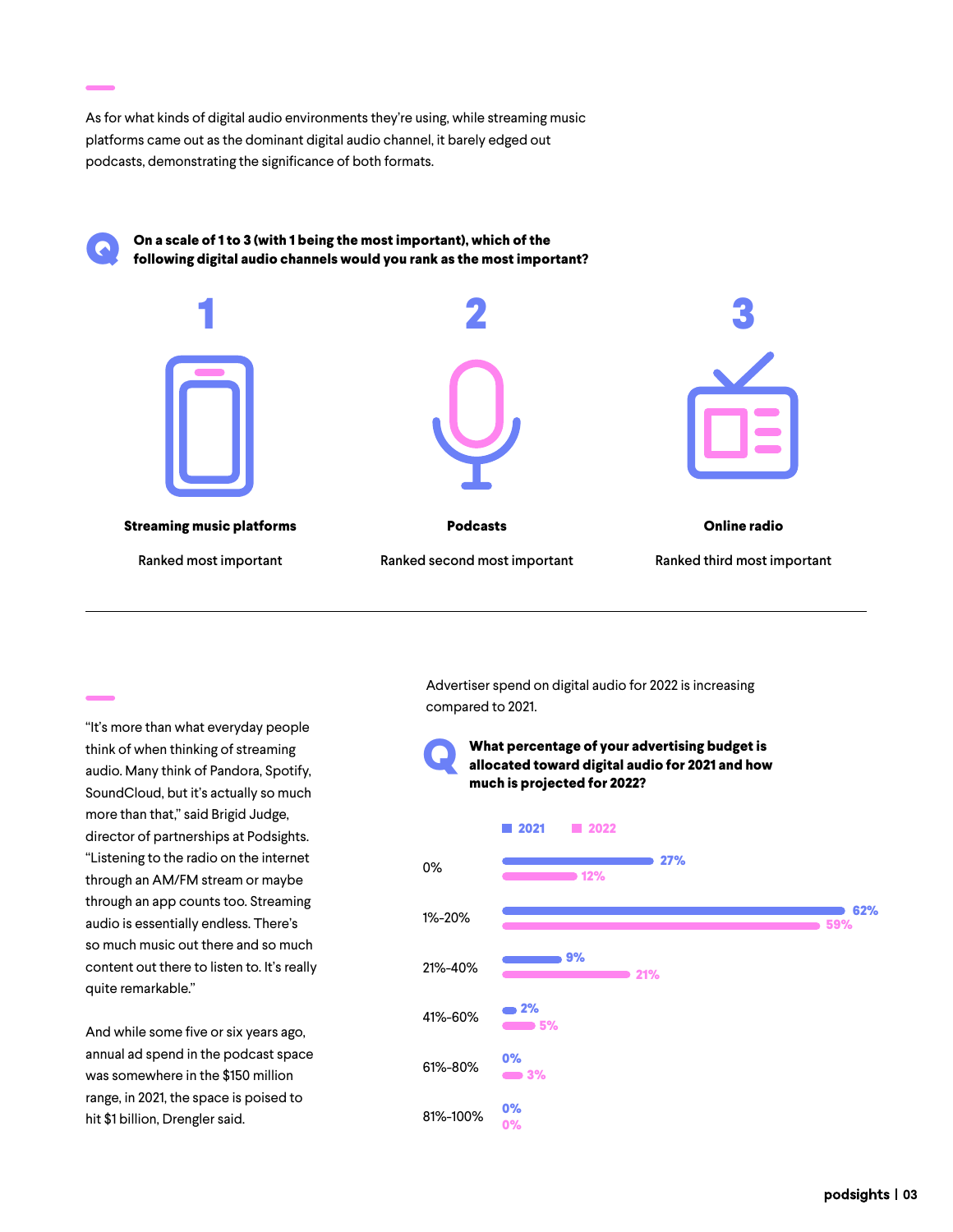

**Streaming audio is essentially endless. There's so much music out there and so much content out there to listen to. It's really quite remarkable.**

> **Brigid Judge director of partnerships, Podsights**

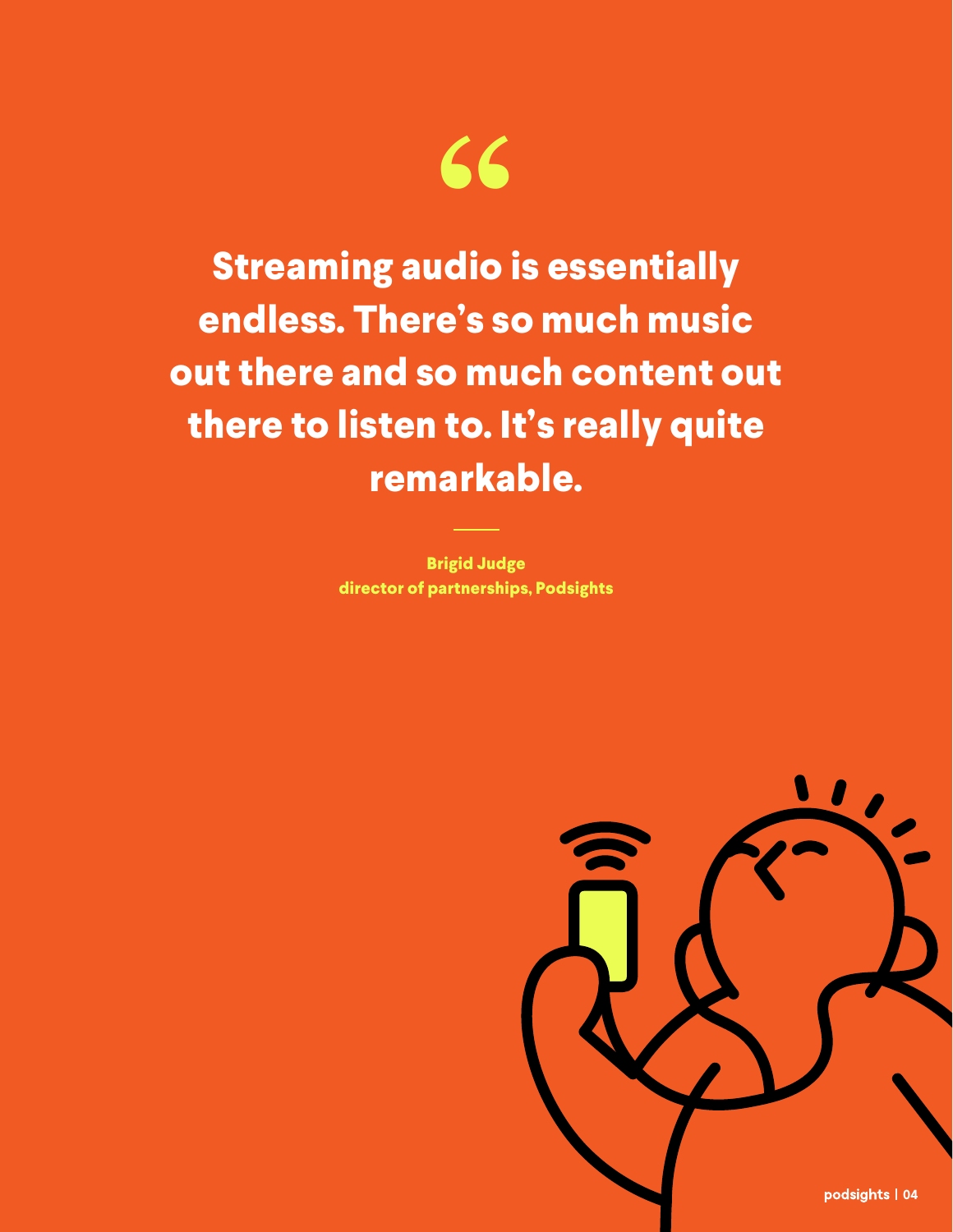**Interestingly, when it comes to how our survey respondents broke out their marketing spend between these three digital audio formats, podcasts edged out streaming music platforms for most spend, with online radio coming in third.** 

**Remarkably, as the percentages of spend increase beyond the 20% mark, the survey shows leaps in the budget intended for 2022 — a 144% percentage-point increase for those allocating in the 21%–40% range and a 150% percentage-point increase for those earmarking the 41%–60% range. That there are advertisers pushing 61%–80% of their advertising budget into digital audio is another testament to the change in the channel.**

**Most of our survey respondents (80%) are putting between 1% and 40% of their budget toward digital audio advertising as we move into 2022. Maria Tullin, director of digital and advanced audio at Horizon Media, said she typically advises that advertisers allocate somewhere between 20% and 30% of their budget.** 

**"The reason for that is when you look at time spent listening, overall, streaming is starting to surpass broadcast, but the issue with looking at that in a silo is that not all of that time spent listening is actually addressable. With Spotify, for example, it could be up to 50% premium subscribers, so the actual unique visitors that you're able to reach is significantly lower," Tullin said.** 

**As with the adoption of digital audio for ads in the first place, this change in spend is primarily occurring because advertisers have come to understand the nature of the channel, even if targeting remains an ongoing effort.**



#### **Budget intended for 2022**



**for those allocating in the 21%–40% range**



**for those earmarking the 41%–60% range**



**are putting between 1% and 40% of their budget toward digital audio advertising**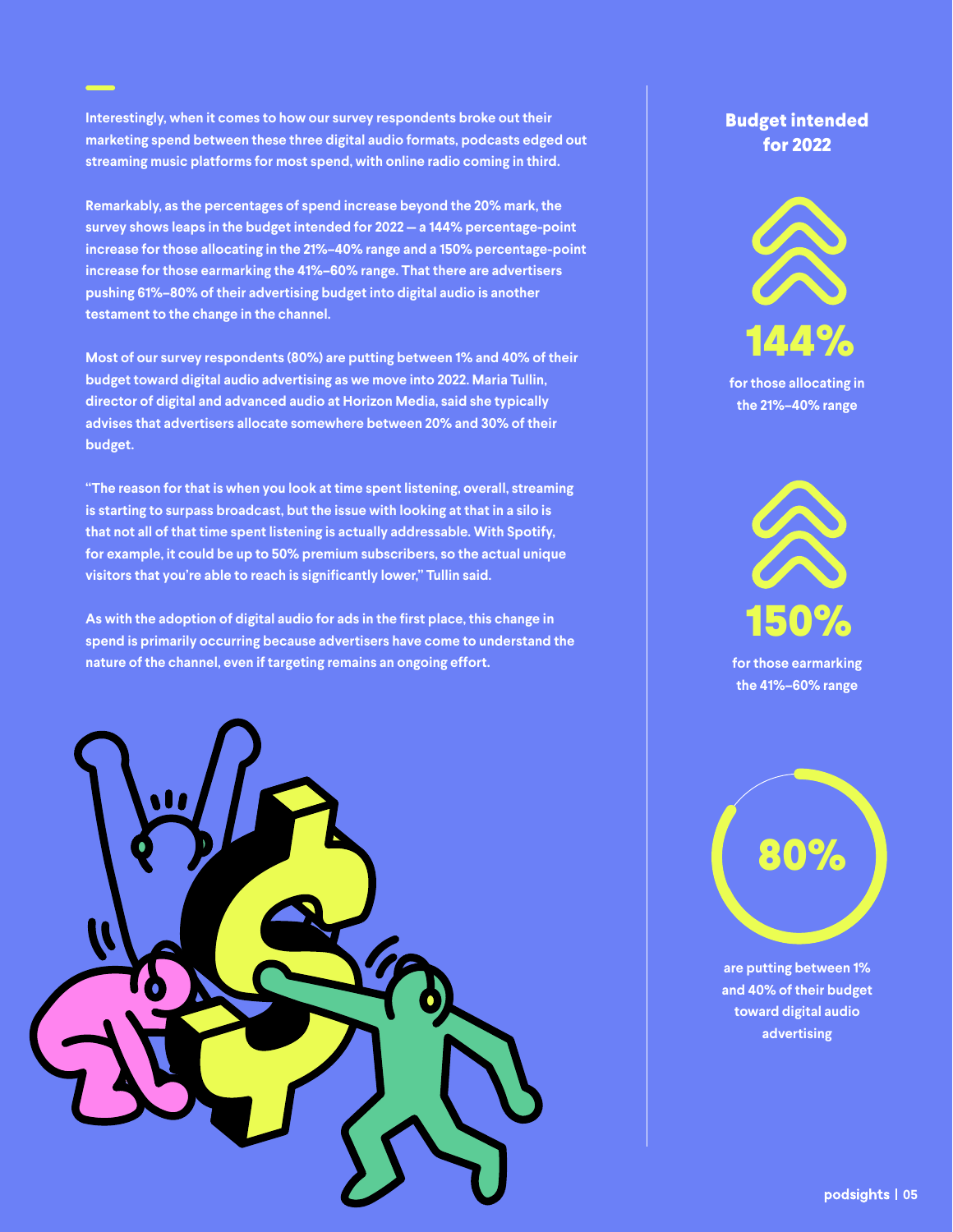#### **Brand awareness is driving digital audio uptake**

**strategy?** 

**What role does digital audio play in your marketing** 

**The role of digital audio in the marketer's media mix**

Our survey shows that an increasing number of marketers are adding allocation to digital audio for 2022 — but what roles does the medium play in their mix, and how effective has it been for advertisers? To start, more than half (54%) of our respondents indicated they are using digital audio advertising for mostly brand awareness purposes.

**This is in line with what industry experts recommend — for now. "It makes sense as brand awareness. We are seeing as attribution tools become more sophisticated that more brands are looking at using it [for performance], but click-through rate with audio is not a measure of success," said Tullin.**

Primarily brand awareness/brand presence Mostly brand presence with a little focus on conversions Equal mix of both brand presence and conversions Mostly drives conversions with a little focus on brand presence **Q 54% 16% 0% 20% 2% 8%**





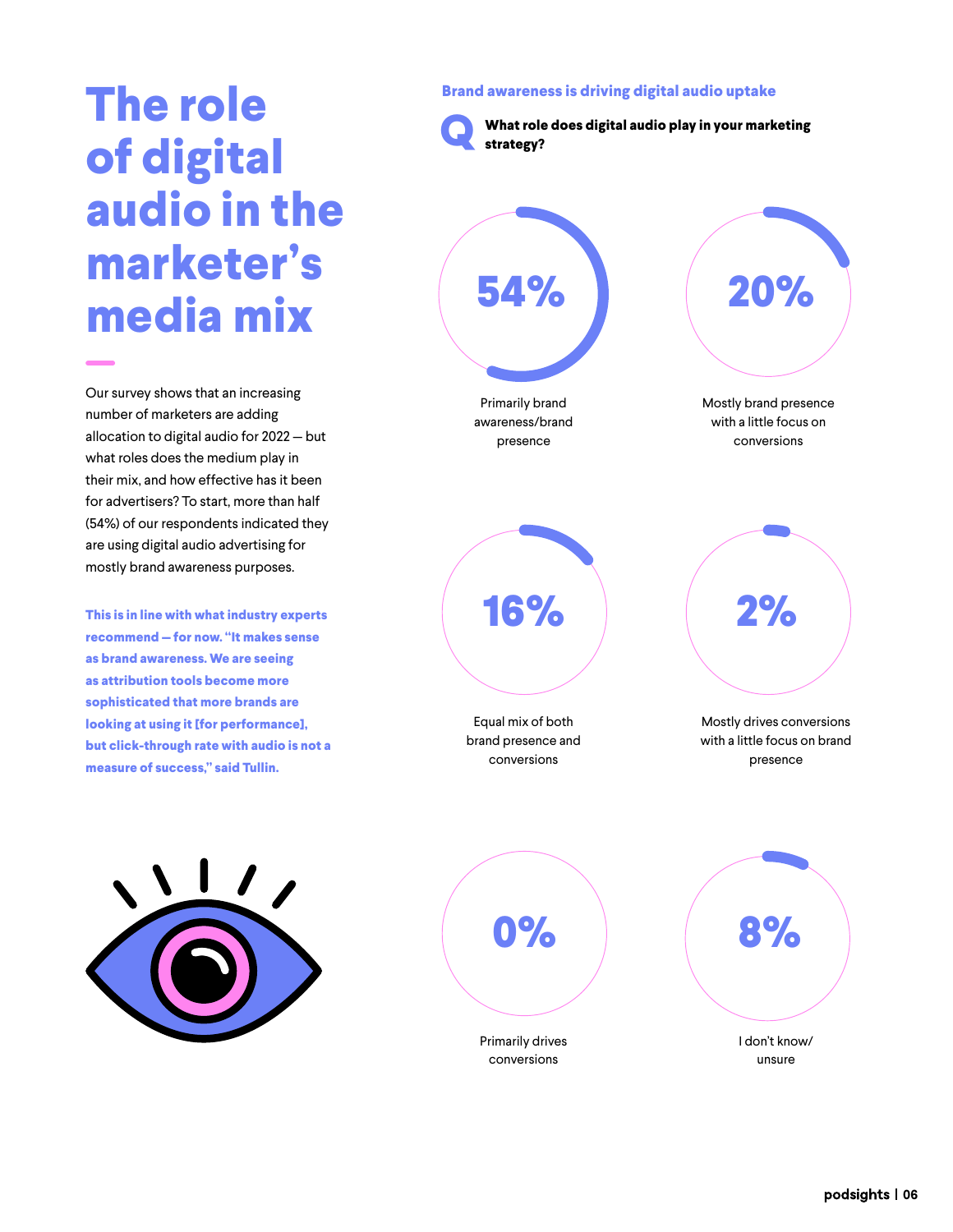

### **How advertisers are building their digital audio campaigns**

**"We get a lot of brands that come in and ask how they get started," said Andy Pellett, COO and founder of Podsights. "With some other mediums, it takes a credit card, clicking a few boxes and that's it, but with audio, there are a few more steps. Figuring out who is publishing the audio, finding someone to record the ad — which is becoming easier — and then it's really understanding what content is available. Discovery has always been a hard thing with digital audio, but it's getting better."** 

**Knowing what's available and how to find the right audience are vital steps in ensuring success with digital audio campaigns.** 

**"One of the things that a lot of agencies and brands tend to think about is overlap," said Judge at Podsights. "How many of the same people will I hit with the same ad? In addition** 

**to that, it's also understanding who are the aggregators out there and who are the folks in the space who are aggregating a variety of different properties?"**

**Once it's clear who the audience is, frequency is the next step in ensuring that the same ad doesn't hit the same person so much that it becomes ineffective.**

**"The other thing is understanding what's the ideal frequency, so listeners aren't being served the same ad several times within 30 minutes," Judge recommended. "It's important to think about unique reach. And it's always an ongoing process to think about as habits of listeners change over time. Figuring out the best way to flight the media depends on the brand's business needs and will vary depending on the advertiser."**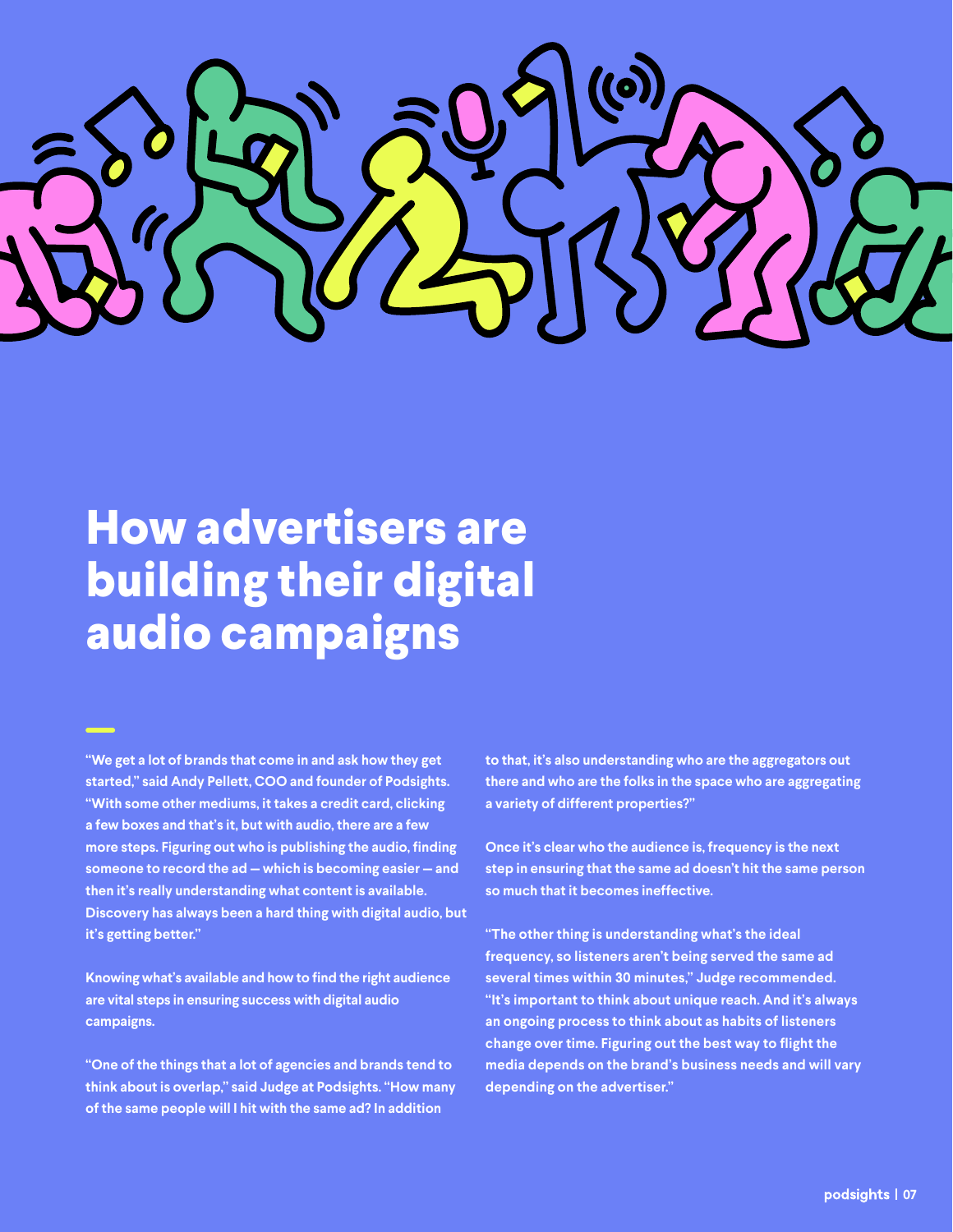When determining the effectiveness of streaming audio and podcast advertising, the type of ad is important. Are they dynamically inserted ads, are they baked-in/embedded, are they host-read? All of these can affect a campaign, and each option may work better for one brand than another.

"With embedded ads, because they live indefinitely, it's important that the message is evergreen. Don't use a coupon code that expires or have a vanity URL that won't be used again," offered Drengler.

Dynamically inserted ads are on the rise, and some people now consider them synonymous with digital marketing.

"It gives advertisers more control over the number of impressions and the delivery. They can pick the period they want to run in and can stop whenever," Tullin said. "It's really the best way for brands to activate in the space. For shows that can deliver six million impressions, one brand isn't likely to purchase all of those, so it allows some of the bigger shows to be accessible to more brands."

Whether advertisers go with dynamically inserted or embedded ads, it's clear that host-read ads win with niche audiences, whereas dynamically inserted ads help brands looking to scale their presence in the audio channel.

"Advertisers in the industry need to preserve the value of the host-read ad," said Judge. "The podcast and streaming audio space wouldn't be where it is today without the host-read ad. It's so important for authenticity and delivering something strong and meaningful. It adds that human element."

"People feel really attached to hosts — they're basically another influencer. If brands have safety concerns or they're concerned about what the host is going to say specifically, we find the best reads are when we let the host run with it and give them some copy points. Brands that are a little more hesitant tend to get nervous about that and want to hear the spot ahead of time, but with baked-in ads, that's not usually possible. So, for those brands, dynamic insertion is best," added Tullin.

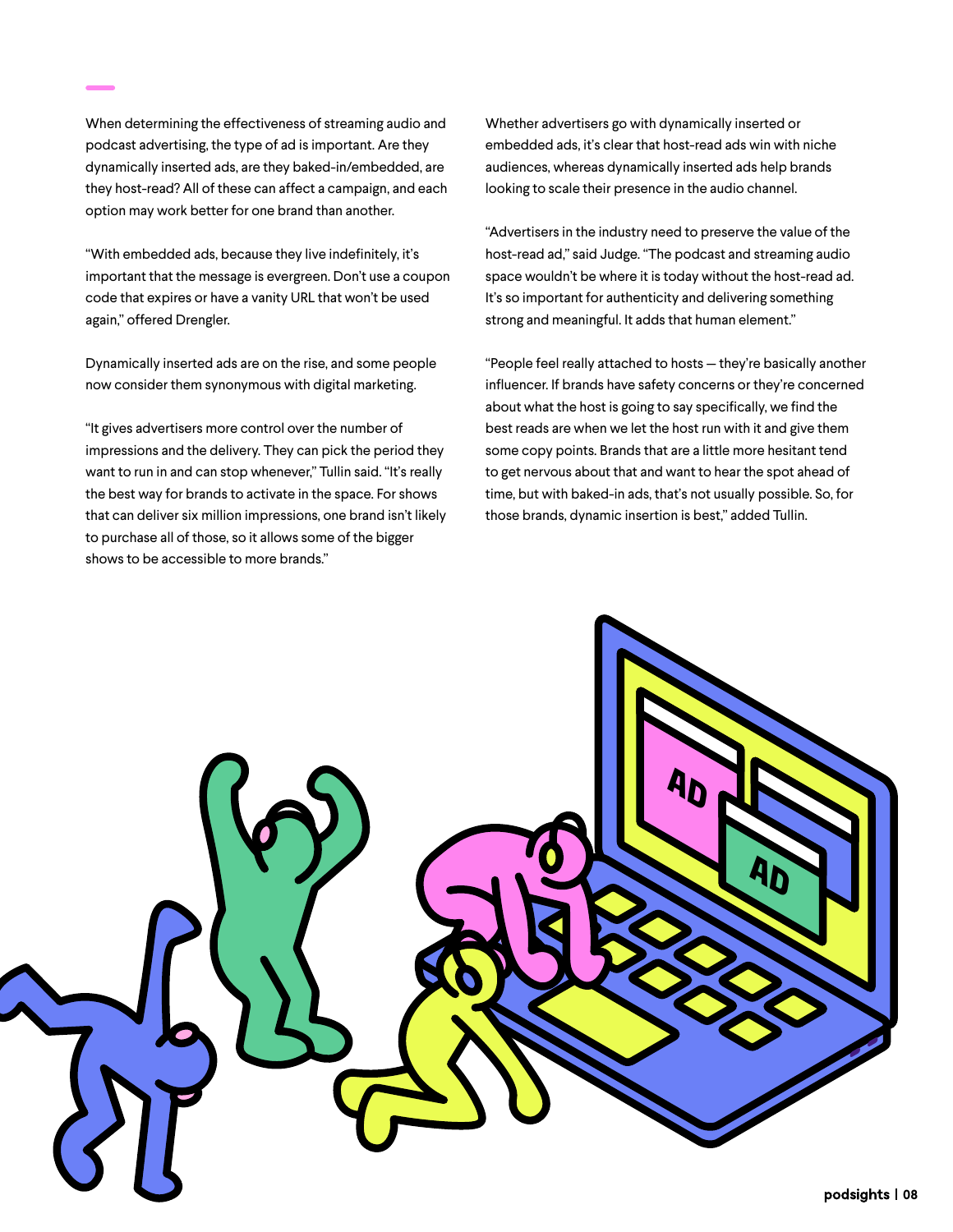### **Effective outcomes**

#### **How advertisers say digital audio measures up**

**As streaming develops and becomes more advanced, there may be more focus on performance and conversions, but how that is measured will look different from how it's done with more traditional channels.** 

**To start, digital audio advertising is generating results.**



**How effective has digital audio advertising been for your team?**

**Very effective, we have seen a great impact on conversions or brand awareness**

**Somewhat effective, we have seen some impact on conversions or brand awareness**

**Somewhat ineffective, we have not seen much of an impact on conversions or brand awareness**

**Very ineffective, we have seen no impact on conversions or brand awareness**

**I don't know/unsure**





**26%**

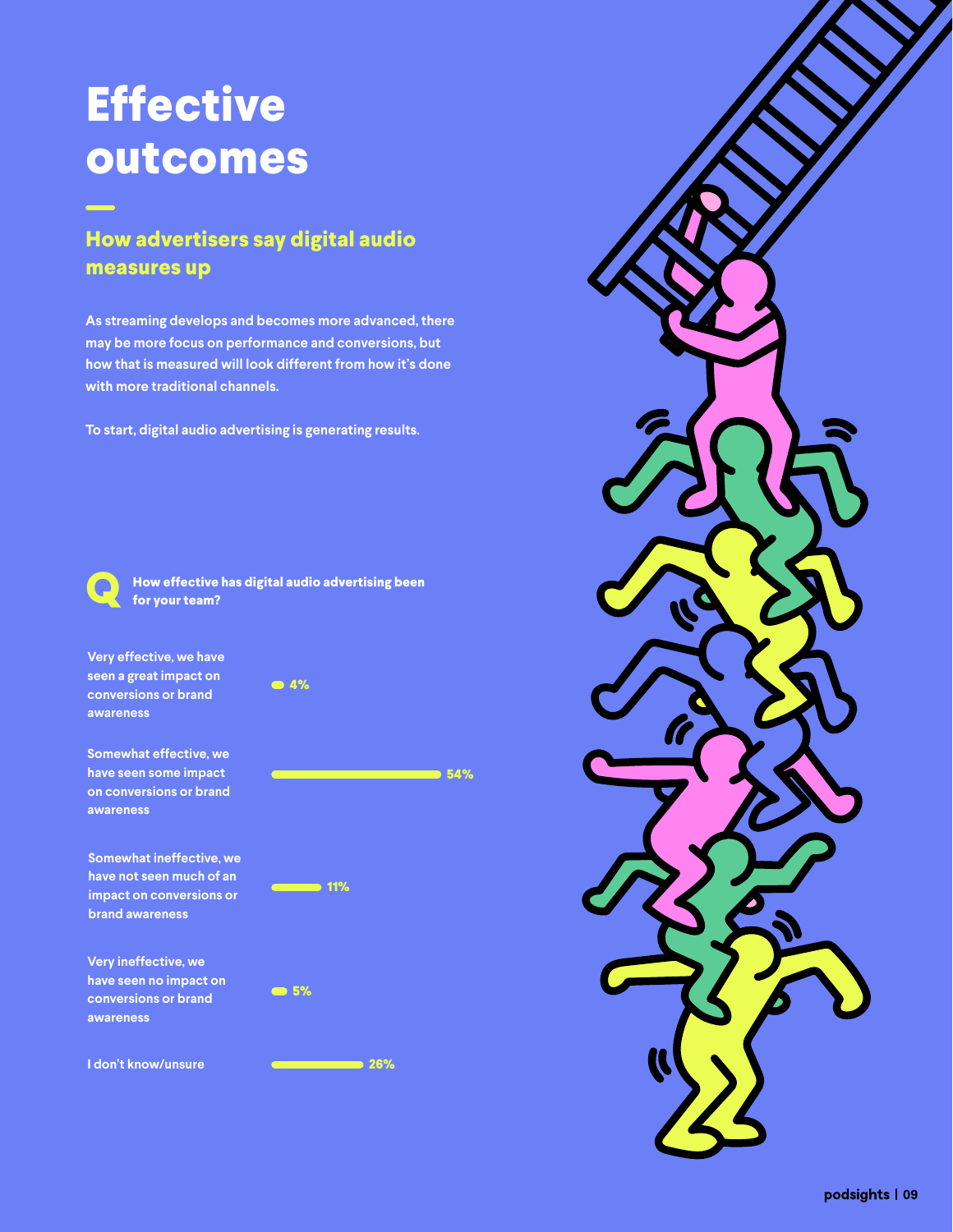# **58%**

**More than half of our respondents (58%) are seeing these campaigns drive conversions and brand awareness — some to a great extent. Meanwhile, average streams and downloads serve as the primary success metrics, with new listener conversion rates close behind.**



**What metrics are you using to measure your digital audio campaign success? Select all that apply.**



#### **Who measures digital audio advertising's success?**



**When it comes to how our advertisers measure performance, about 39% have been using in-house teams for a year or more, with 18% only focusing on awareness.** 



**Thirty-four percent indicated that they have been working with a third party for over a year on performance data. In contrast, one-quarter do not plan to work with a third party, and 20% have been only focusing on awareness metrics.**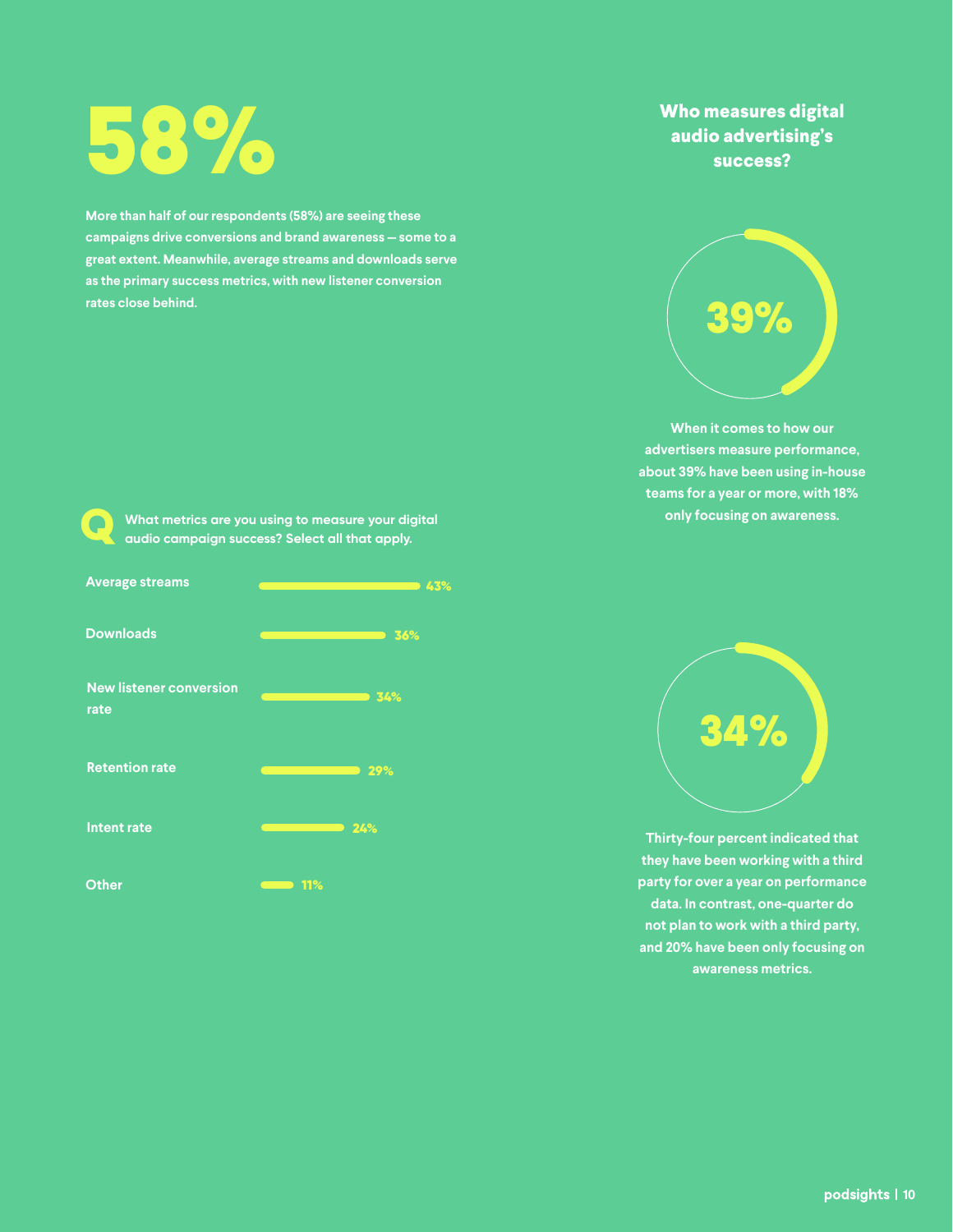**However, challenges are a factor among these metrics: Our respondents were split between having somewhat effective and somewhat ineffective data.**

**How effective do you feel your current tactics are for measuring the success of your digital audio campaigns? Q**





*There is room for education and shared best practices, experts told us. It's essential to know each platform's audience and tailor campaigns and creatives accordingly; otherwise, it's difficult to determine how digital audio works for a brand.*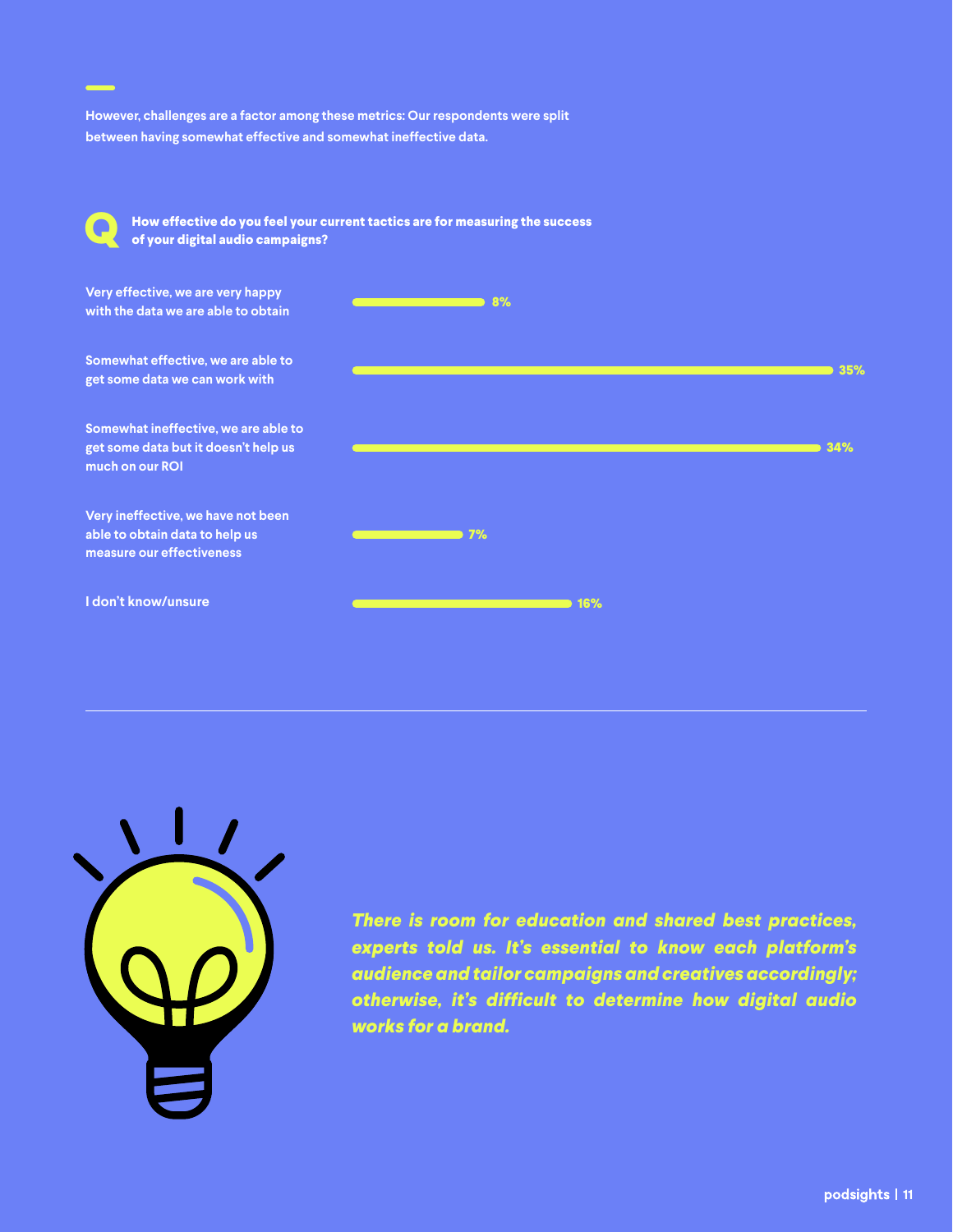### **Framing digital audio advertising's challenges and barriers**

In our survey, a perceived lack of clear metrics and performance measurement served as the primary barrier for digital audio's presence in advertisers' marketing mix.

**What are the primary challenges you encounter that affect how large a role digital audio plays in your advertising mix? Select all that apply.**

**Q**



Issues around tech stack and obtaining organizational buy-in were of equal concern to our respondents, with gaps in skillsets and experience following closely behind.

"It's important to stay current with what solutions are available," Tullin recommended for those looking to overcome these challenges. "There are multiple partners in the space that are looking to provide attribution. As that continues to evolve, it will become more and more userfriendly."

On the planning side, obtaining organizational buy-in can be easier when there's a designated team.

"It's important to have team members who are knowledgeable about the capabilities available and who can highlight those types of things that can make the campaign more successful," said Tullin. "Having everyone on the same page in terms of how people interact with the space from the get-go will help with expectations."

Meanwhile, marketers are making progress when it comes to the puzzle of attribution.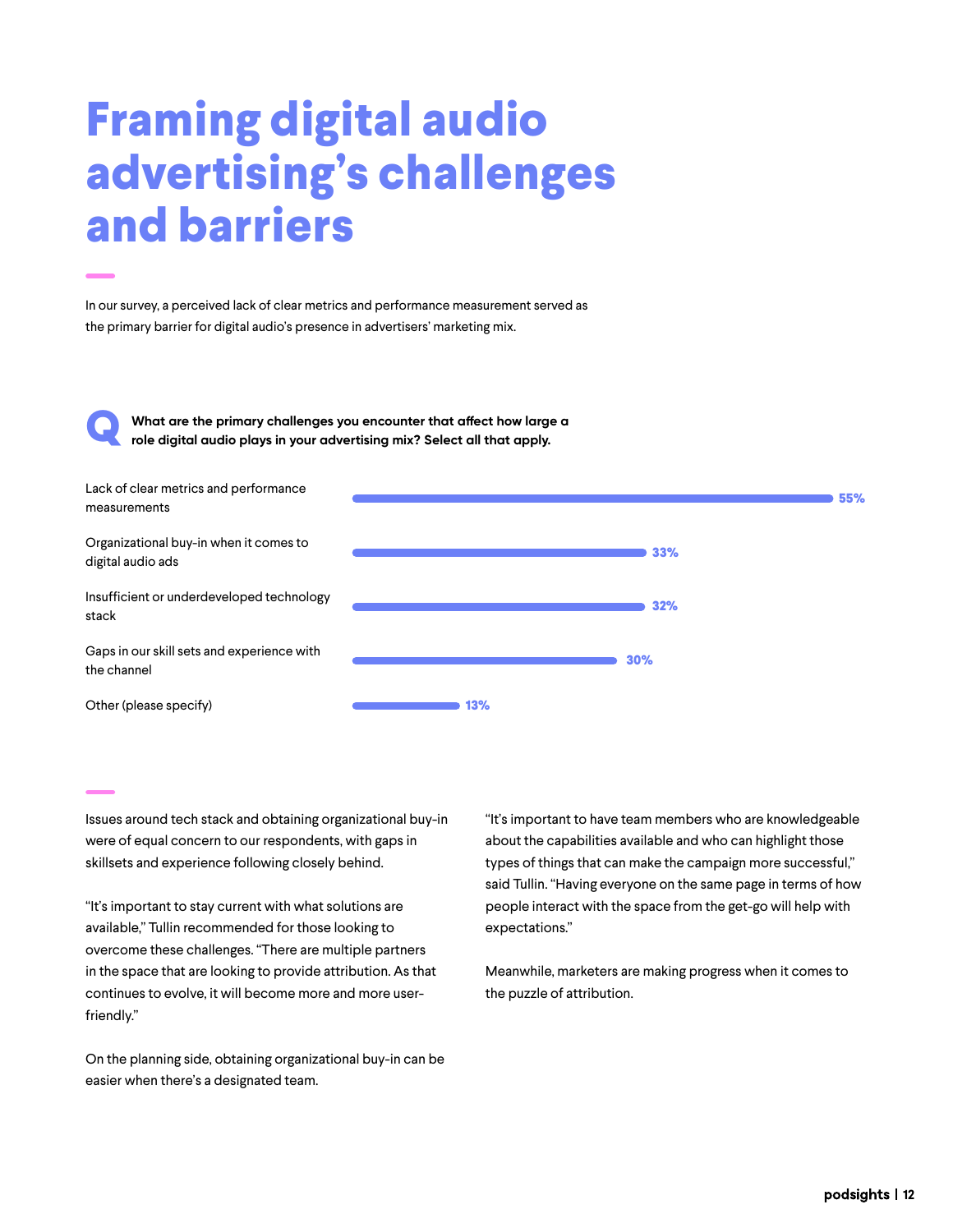### **Reframing digital audio campaign attribution**

((C

**Attribution has come a long way from even five years ago, especially for podcasts.**

**"At first, there were vanity URLs which really just test the listener's memory and see results from three to 20%, which is truly under-reporting what the podcast space is doing," said Drengler. "The next was coupon codes, which were very popular, but the reality is those codes get leaked and no longer measure the effectiveness of that podcast medium. The third way was with surveys. After a conversion, they would ask, 'how did you hear about us?' A lot of folks claim that 75% fill that out, which is amazing, but the reality is that it's one selection, and it doesn't capture all the touchpoints for that customer."**

**In our survey, when it came to attribution, pixels garnered most of our respondents' focus, with vanity URLs close behind. Interestingly, most of the responses for "other" were not measuring attribution at all.**



**Which tools are you using for digital audio campaign attribution? Select all that apply.**

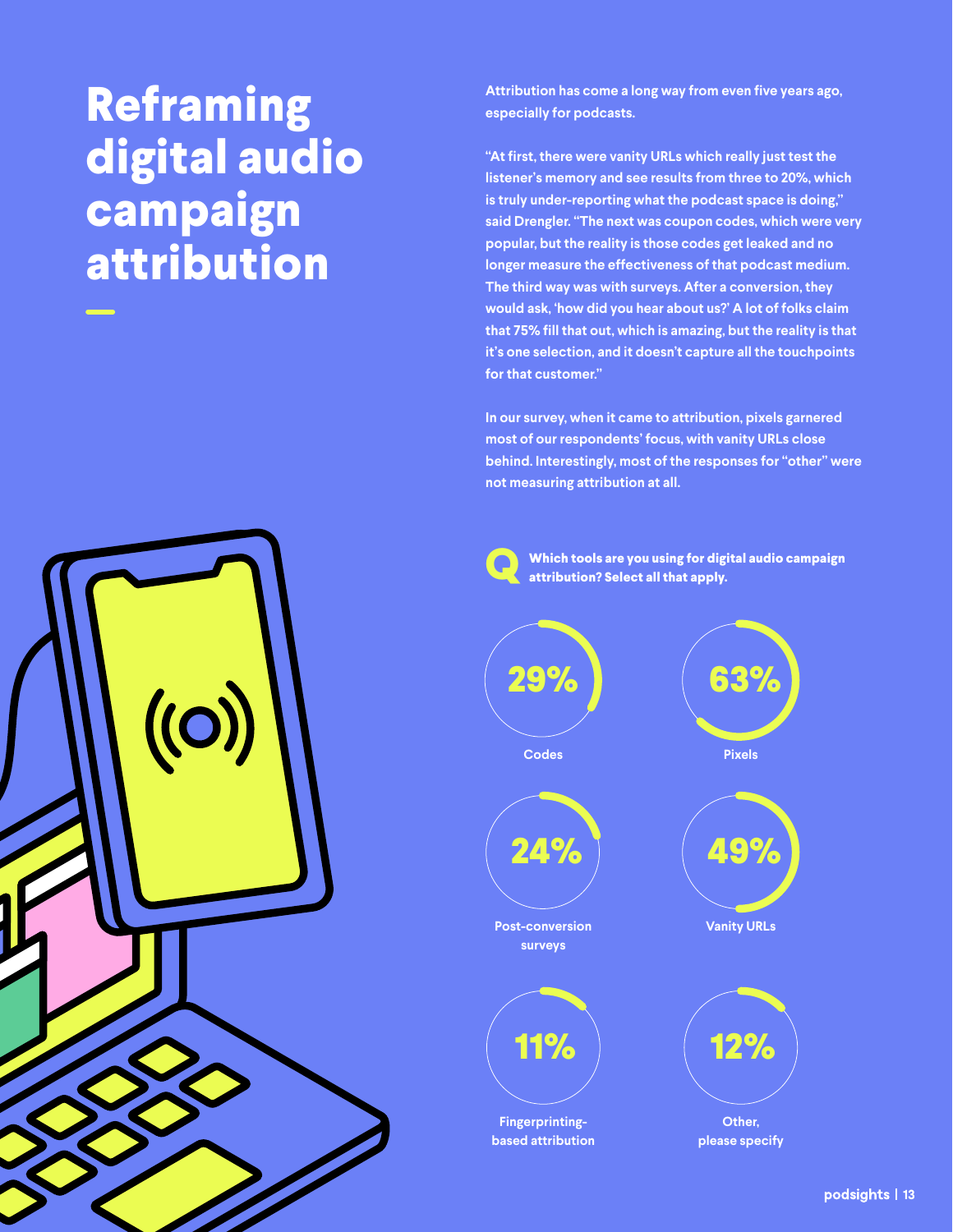Pixels also turned out to be cited as the most effective attribution tool for our survey respondents, with codes coming in second, followed by vanity URLs.

**Which tools have been most effective for your digital audio campaign attribution? Please rank by order of importance, with 1 being the most effective. Q**



Post-conversion surveys

Fingerprinting-based attribution

More recently, additional and more effective ways to measure attribution have emerged and developed within the space.

"Streaming audio is a traditional digital channel from an attribution perspective as it has unique identifiers and allows for pixel-based attribution," Drengler said. "And now, that can be done with podcasts, which is a big change. When placing pixels on advertisers' websites, we allow metrics

to be calculated that all digital marketers and media buyers can have and compare to their other channels. This can then allow podcast and audio marketers to allocate budget from TV, digital or social if podcasts are performing better. This is why there's such a meteoric rise in ad spend on podcasts these days."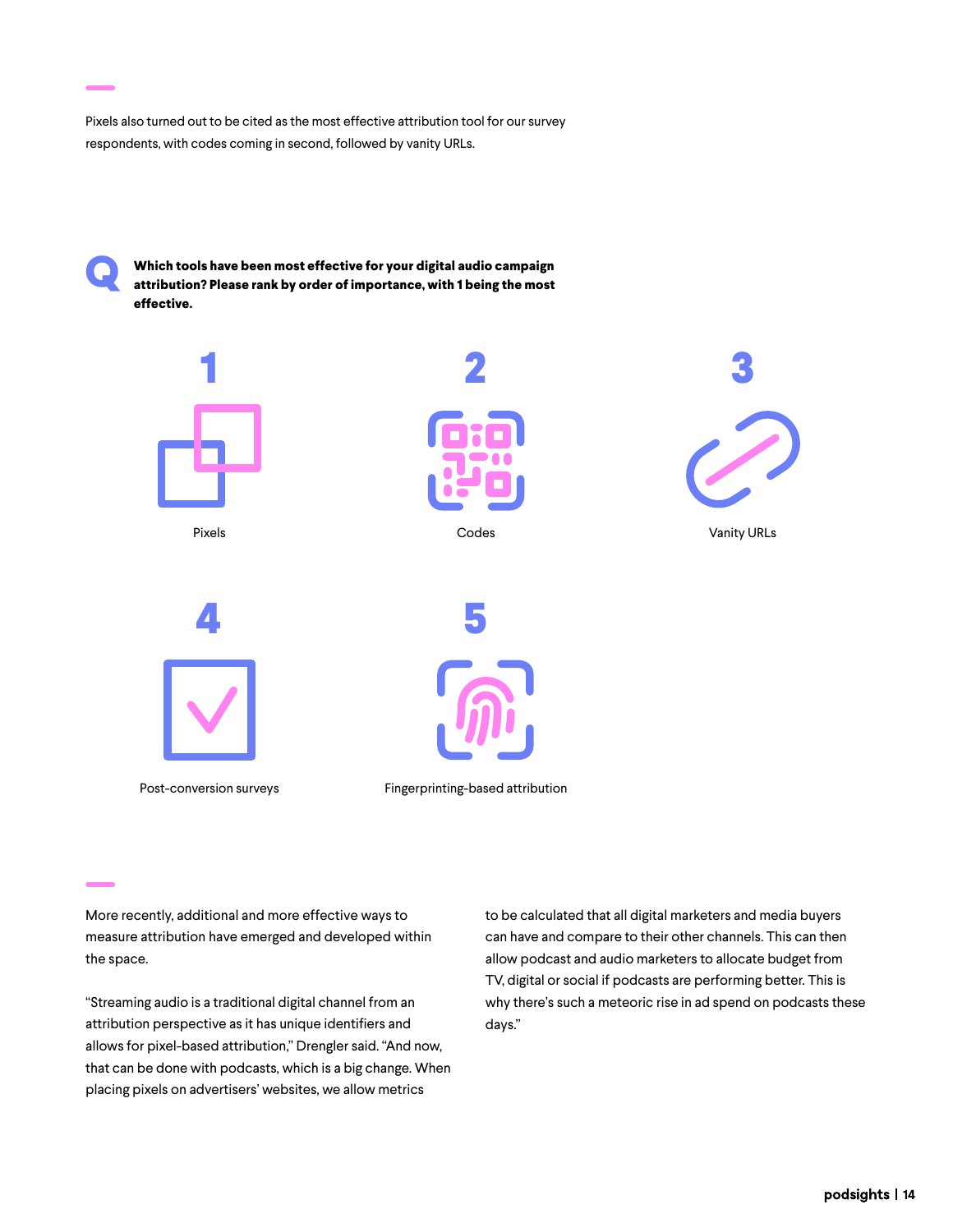### **The shift to a performance marketing mindset**

**"There's still an awareness gap for a lot of brands who don't know that podcast advertising and streaming audio is measurable," Megan Johnson, director of partnerships at Podsights, said. "A lot of folks think that because podcasts or streaming ads often don't have a clickable unit that there's no way to track performance in the same way as other digital channels. What pixel-based attribution is doing now is really bringing podcast and streaming audio advertising up to parity with digital marketing channels."** 

**While tracking these ads can be considered more complicated than other digital channels, much has changed.** 

**"Oftentimes we talk to brands who think of podcasts as exclusively top funnel, but podcasts can also be a powerful direct response channel. Brands have had success with podcasts and streaming audio using pixel-based attribution to prove that out. We can measure KPIs like purchase and lead conversion, so there's a lot of granularity with pixelbased attribution to prove-out the performance of the channel. Pixel-based attribution gives advertisers the most robust performance insights," Johnson added.**

#### **Who's measuring attribution outcomes?**



**Right now, our advertisers are fairly split when it comes to how they are managing the measurement and attribution aspect of their marketing mix. Almost 40% utilize an in-house team, with 29% relying on thirdparty providers and 29% using a combination of both.**



**In the future, there will be a few shifts. Most will continue to use a mix of both (34%), while 31% will continue with an in-house team and 14% with their third-party provider. Twenty percent are planning to make some switch in the way they manage measurement and attribution.**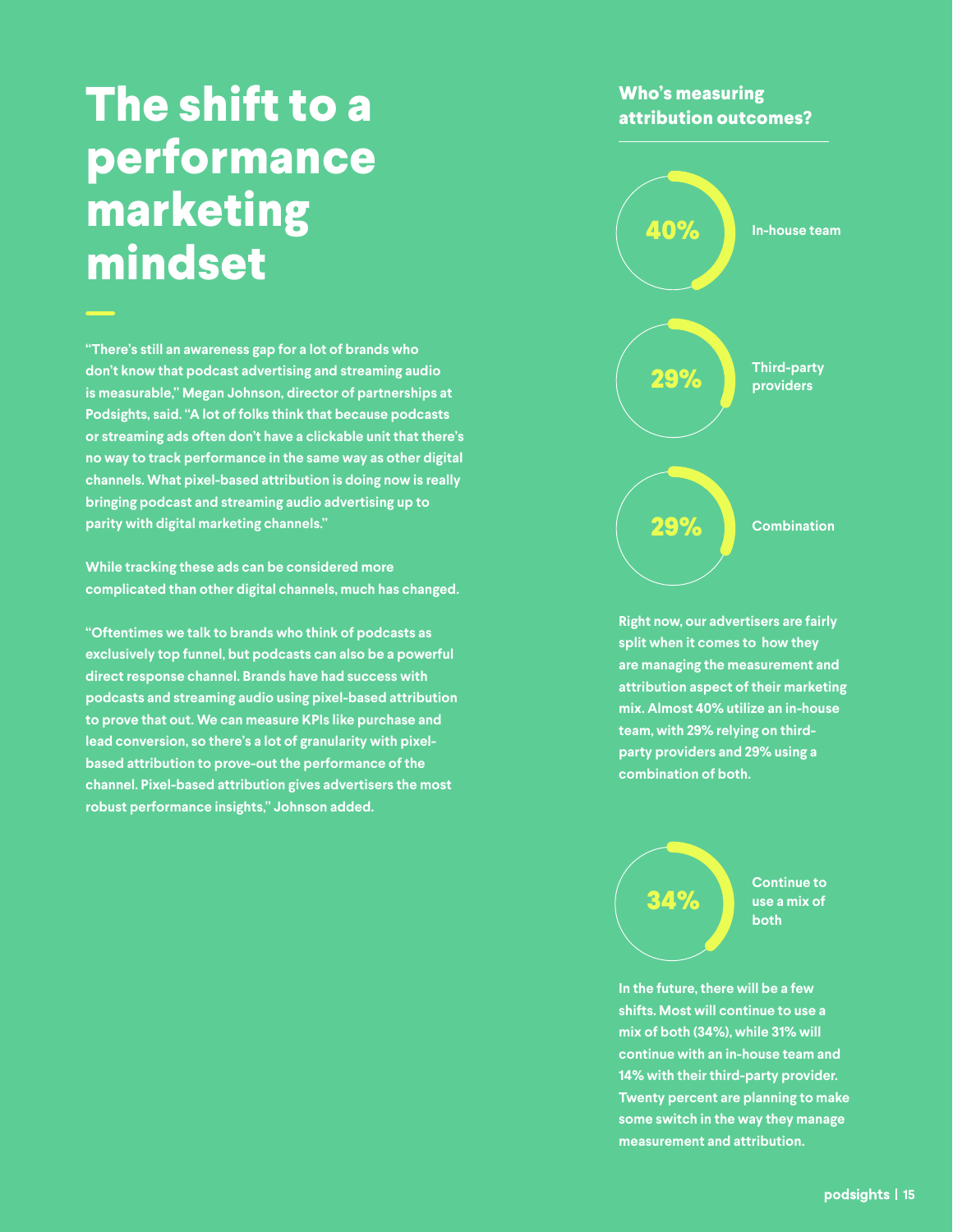### **The future of digital audio advertising**

**Another aspect that our experts agreed on was the increase in smartspeaker listening.** 

**"People have been saying that this is the up-and-coming thing for too long because it's not there yet, but smart speakers and voice are going to become a lot bigger," added Drengler. "The interactivity within either streaming audio or podcasting is going to become a lot more important. This may be two or five years out in the landscape, but brands, advertisers, partners and vendors need to start thinking about their brand experience in the audio space, and if people can't pronounce their brand name, they might be in trouble."** 

**"Smart speakers are exploding," Tullin said. "The number of people who have more than two has doubled. People get them for a variety of reasons, and once they get one and begin to really use it, their behavior toward it changes, and they use it more. That listenership isn't going to go away. A lot of vendors have the scale to target smart speakers, but the inventory isn't quite there yet."** 

**The acquisitions in this space will also continue to be something that can shake things up significantly.** 

**"I think Amazon is very interesting because of their acquisitions between Audible and Wondery," said Tullin. "They also just purchased a hosting platform, so they're making a lot of bets on audio.**

**"We've really exited a place of owning music," Tulin continued. "People still own music, but it's different at this point. I'm curious to see how things continue to evolve and what people are willing to pay for. I don't love the idea of paywalls for podcasting, as that's not a great way to expand an audience, which is the goal of every podcast. It will be interesting to see how those acquisitions impact measurement and to see the ripple effects of these deals and acquisitions.** 

**"In terms of streaming, it will be interesting to see how music is consumed and how people are engaged," Tullin added. "Are people going to be more interested in paying? And then, with Spotify, will they have podcast ads if you're a premium subscriber? I'm excited to see what these brands will do."**

#### **The right mix for a strong partnership**

**With partnerships, it all comes back to data. When looking for a good digital audio advertising partner, consider these essential qualities:**

#### **Exclusivity**

**Exclusivity is significant in terms of making sure there's quality control. How can the partner guarantee that the brand won't run within the same podcast or same time as another advertiser within that brand's category?**

#### **Growth**

**It's important to identify the growth of a platform and whether an advertiser should continue to invest in it. How many new listeners do they see on a month-to-month basis? How many monthly new uniques do they have, and how many new people are they bringing to the platform?**

#### **Flexibility**

**There are many ways to tell a story through audio advertising, whether sequential or unique and different. What are the different ways to sponsor? Audio is generally a more intimate experience than other forms of advertising, so testing out different ways to present the brand to show what they can offer to that listener that's different is critical.**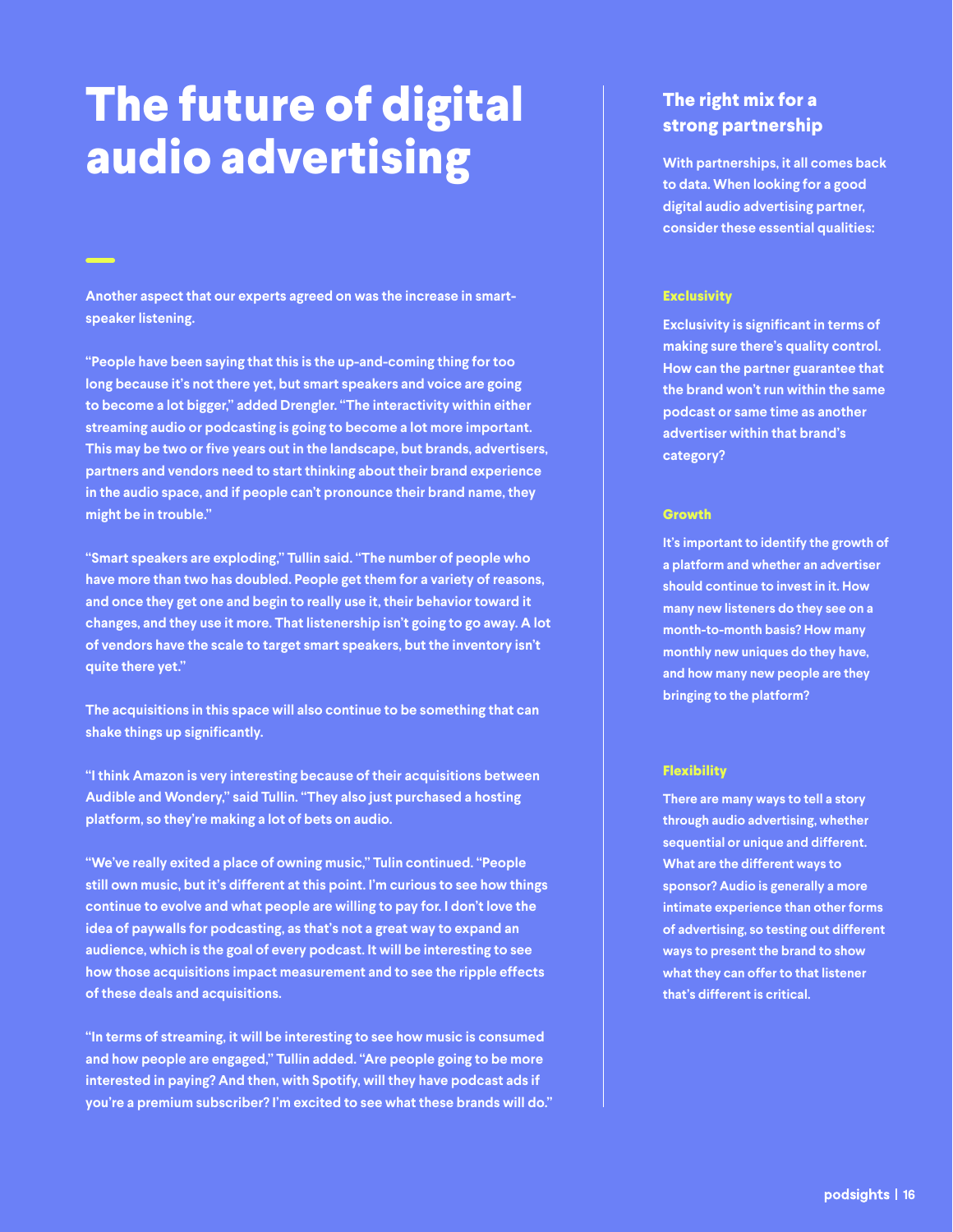

**Overall, our experts said digital audio advertising is poised to grow.** 

**"I believe audio is going to continue to command more and more budget from all of the other channels," said Drengler at Podsights. "The more that podcasting specifically becomes more synonymous with digital from an ad tech perspective, the more that's going to ring true. When we look at the publishers selling both podcasts and streaming audio, streaming audio takes the cake right now.** 

**"They will become fairly synonymous," he said, "especially with the increase in the number of shows from a podcasting perspective and the increase in acquisitions that all these larger publishers are making to buy shows and bring them under their umbrella. It's going to make it that much more attractive to the people that are spending ad dollars in the audio space that's going to be huge."**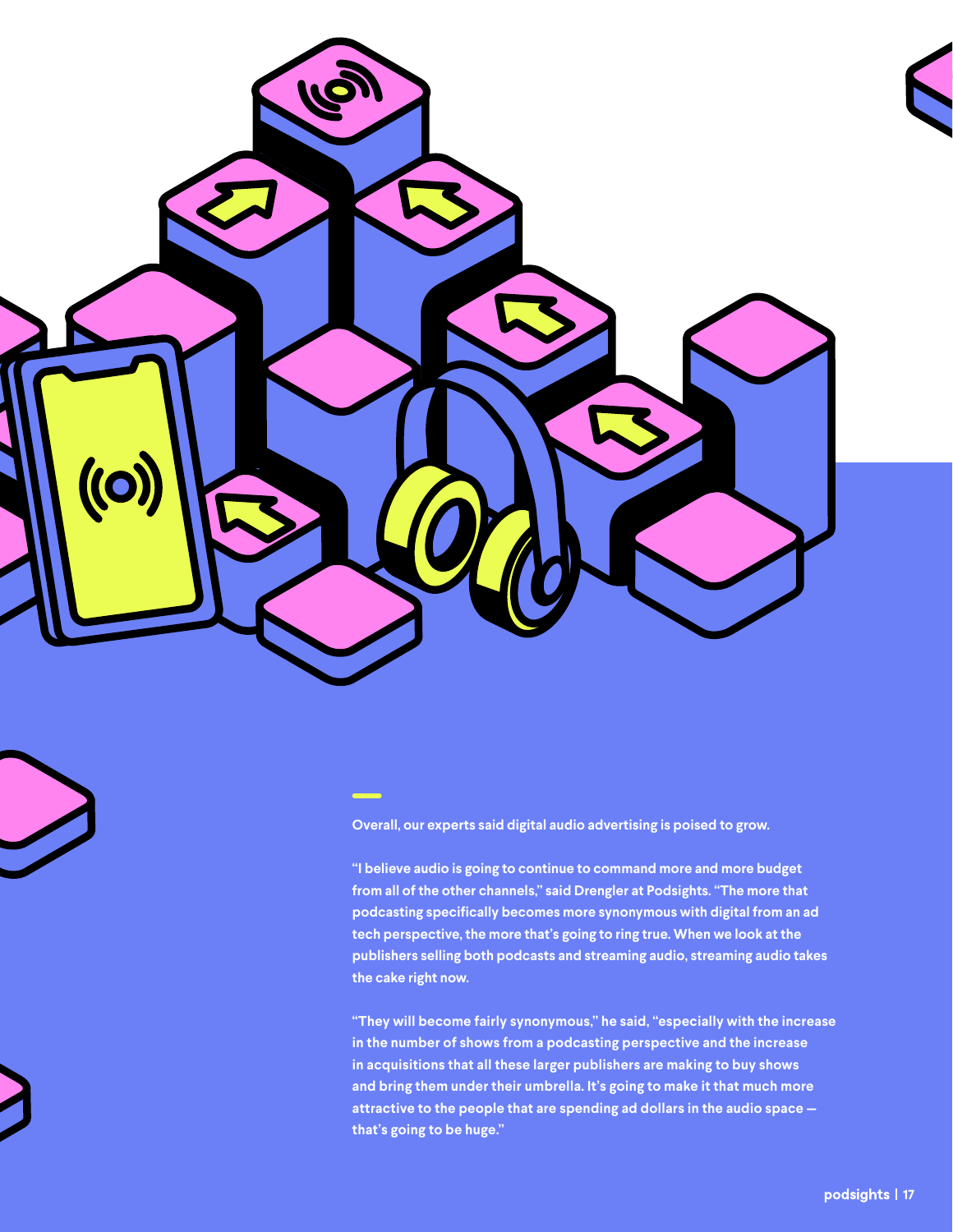## **About Podsights**

Podsights is the industry leader for podcast insights.

Podsights empowers brands and agencies with valuable attribution and performance measurement to help validate and scale their podcast advertising. Publishers use Podsights to help grow their audience and effectively monetize their podcast content.

Podsights is on a mission to grow podcast advertising by helping advertisers truly understand and leverage the power of the podcasting medium.

Learn more at [podsights.com.](http://podsights.com)